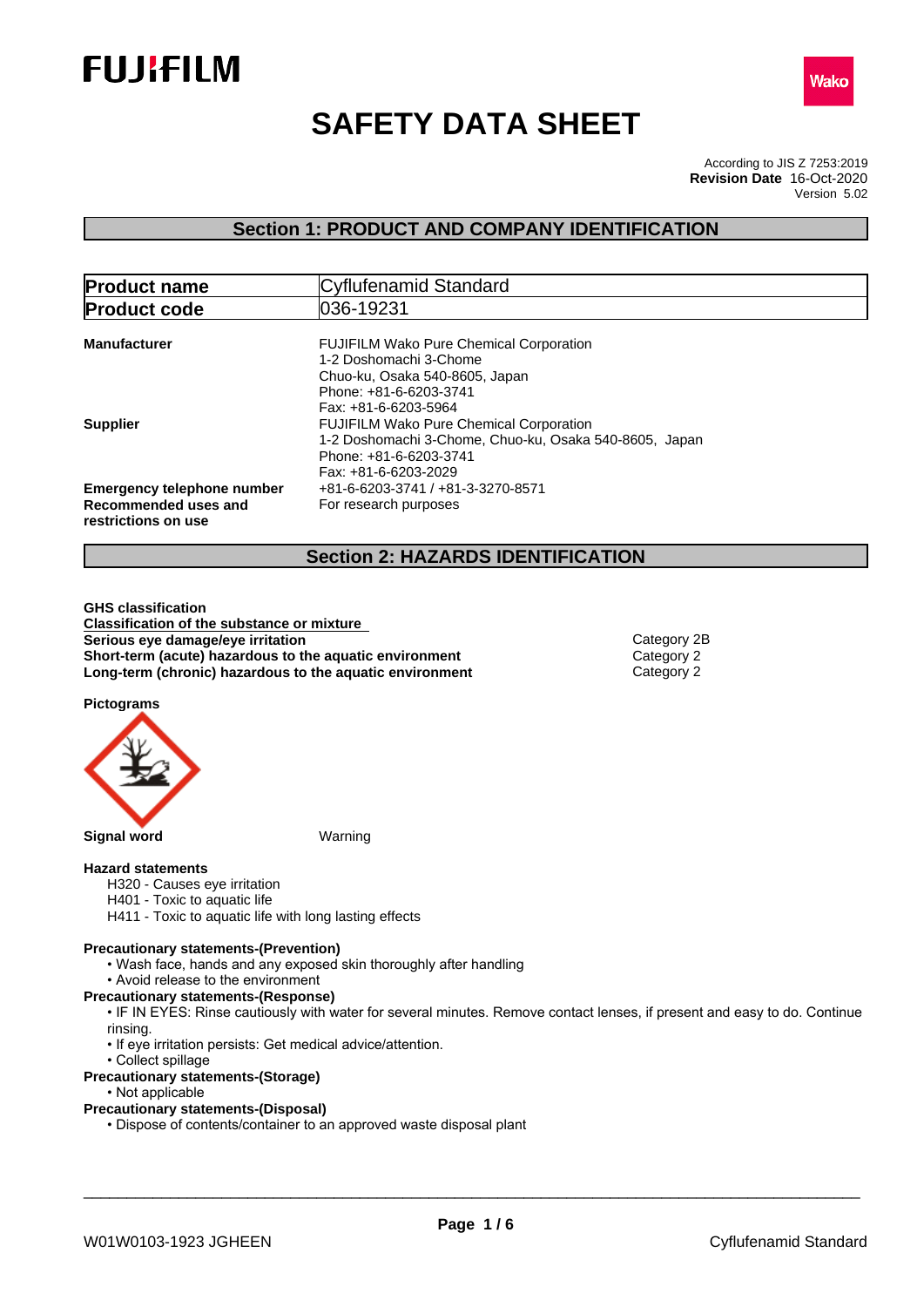**Others Other hazards** Not available

## **Section 3: COMPOSITION/INFORMATION ON INGREDIENTS**

**Single Substance or Mixture** Substance

**Formula** C20H17F5N2O2

| <b>Chemical Name</b> | Weight-% | Molecular weight         | <b>ENCS</b> | <b>ISHL</b><br><b>NO</b> | <b>RN</b><br>CAS      |
|----------------------|----------|--------------------------|-------------|--------------------------|-----------------------|
| Cvflufenamid         | 98.C     | つに<br><u>д</u><br>ںں.ے ا | N/A         | N//                      | 180409-60-<br>$\cdot$ |

**Impurities and/or Additives:** Not applicable

## **Section 4: FIRST AID MEASURES**

#### **Inhalation**

Remove to fresh air. If symptoms persist, call a physician.

**Skin contact**

Wash off immediately with soap and plenty of water. If symptoms persist, call a physician.

#### **Eye contact**

IF IN EYES: Rinse cautiously with water for several minutes. Remove contact lenses, if present and easy to do. Continue rinsing. Immediate medical attention is required.

## **Ingestion**

Rinse mouth. Never give anything by mouth to an unconscious person. Call a physician or poison control center immediately. Do not induce vomiting without medical advice.

#### **Protection of first-aiders**

Use personal protective equipment as required.

## **Section 5: FIRE FIGHTING MEASURES**

#### **Suitable extinguishing media**

Water spray (fog), Carbon dioxide (CO2), Foam, Extinguishing powder, Sand

**Unsuitable extinguishing media**

#### No information available

#### **Specific hazards arising from the chemical product**

Thermal decomposition can lead to release of irritating and toxic gases and vapors.

#### **Special extinguishing method**

No information available

## **Special protective actions for**

## **fire-fighters**

Use personal protective equipment as required.Firefighters should wear self-contained breathing apparatus and full firefighting turnout gear.

## **Section 6: ACCIDENTAL RELEASE MEASURES**

## **Personal precautions, protective equipment and emergency procedures**

For indoor, provide adequate ventilation process until the end of working. Deny unnecessary entry other than the people involved by, for example, using a rope. While working, wear appropriate protective equipments to avoid adhering it on skin, or inhaling the gas. Work from windward, and retract the people downwind.

#### **Environmental precautions**

To be careful not discharged to the environment without being properly handled waste water contaminated.

## **Methods and materials for contaminent and methods and materials for cleaning up**

Sweep up and gather scattered particles, and collect it in an empty airtight container.

## **Recoverly, neutralization**

## No information available

**Secondary disaster prevention measures**

Clean contaminated objects and areas thoroughly observing environmental regulations.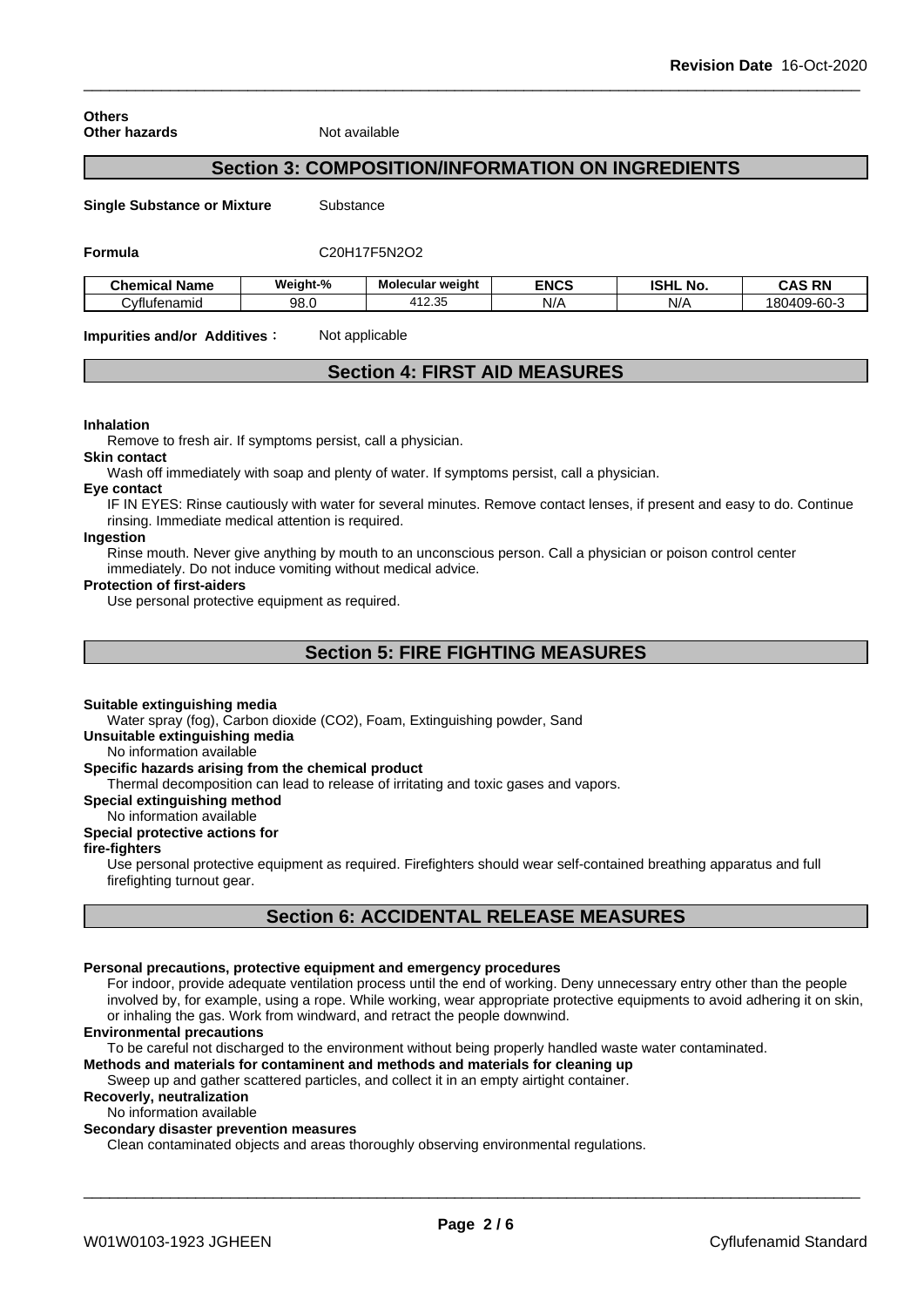## **Section 7: HANDLING AND STORAGE**

## **Handling**

#### **Technical measures**

Avoid contact with strong oxidizing agents. Use with local exhaust ventilation.

#### **Precautions**

Do not rough handling containers, such as upsetting, falling, giving a shock, and dragging. Prevent leakage, overflow, and scattering. Not to generate steam and dust in vain. Seal the container after use. After handling, wash hands and face, and then gargle. In places other than those specified, should not be smoking or eating and drinking. Should not be brought contaminated protective equipment and gloves to rest stops. Deny unnecessary entry of non-emergency personnel to the handling area.

#### **Safety handling precautions**

Avoid contact with skin, eyes or clothing. Use personal protective equipment as required.

#### **Storage**

| Safe storage conditions   |             |
|---------------------------|-------------|
| <b>Storage conditions</b> | Keep conta  |
| Safe packaging material   | Glass       |
| Incompatible substances   | Strong oxid |

Keep container protect from light tightly closed. Store in a cool (2-10 °C) place. **Safe packaging material** Glass **Strong oxidizing agents** 

## **Section 8: EXPOSURE CONTROLS/PERSONAL PROTECTION**

#### **Engineering controls**

In case of indoor workplace, seal the source or use a local exhaust system. Provide the safety shower facility, and handand eye-wash facility. And display their position clearly.

**Exposure limits** This product, as supplied, does not contain any hazardous materials with occupational exposure limits established by the region specific regulatory bodies.

#### **Personal protective equipment**

**Respiratory protection** Dust mask **Hand protection**<br> **Eye protection**<br> **Eye protection**<br> **Exercise Protective eveglas** Skin and body protection **General hygiene considerations**

protective eyeglasses or chemical safety goggles<br>Long-sleeved work clothes

Handle in accordance with good industrial hygiene and safety practice.

## **Section 9: PHYSICAL AND CHEMICAL PROPERTIES**

| <b>Form</b>                                            |                                                                                |
|--------------------------------------------------------|--------------------------------------------------------------------------------|
| Color                                                  | White - slightly yellow                                                        |
| Appearance                                             | crystalline powder - powder                                                    |
| Odor                                                   | No data available                                                              |
| Melting point/freezing point                           | 62.0 °C                                                                        |
| Boiling point, initial boiling point and boiling range | No data available                                                              |
| <b>Flammability</b>                                    | No data available                                                              |
| <b>Evaporation rate:</b>                               | No data available                                                              |
| Flammability (solid, gas):                             | No data available                                                              |
| Upper/lower flammability or                            |                                                                                |
| explosive limits                                       |                                                                                |
| Upper:                                                 | No data available                                                              |
| Lower:                                                 | No data available                                                              |
| <b>Flash point</b>                                     | No data available                                                              |
| Auto-ignition temperature:                             | No data available                                                              |
| Decomposition temperature:                             | No data available                                                              |
| рH                                                     | No data available                                                              |
| Viscosity (coefficient of viscosity)                   | No data available                                                              |
| <b>Dynamic viscosity</b>                               | No data available                                                              |
| <b>Solubilities</b>                                    | Ethanol, acetone: free soluble, water: practically insoluble, or<br>insoluble. |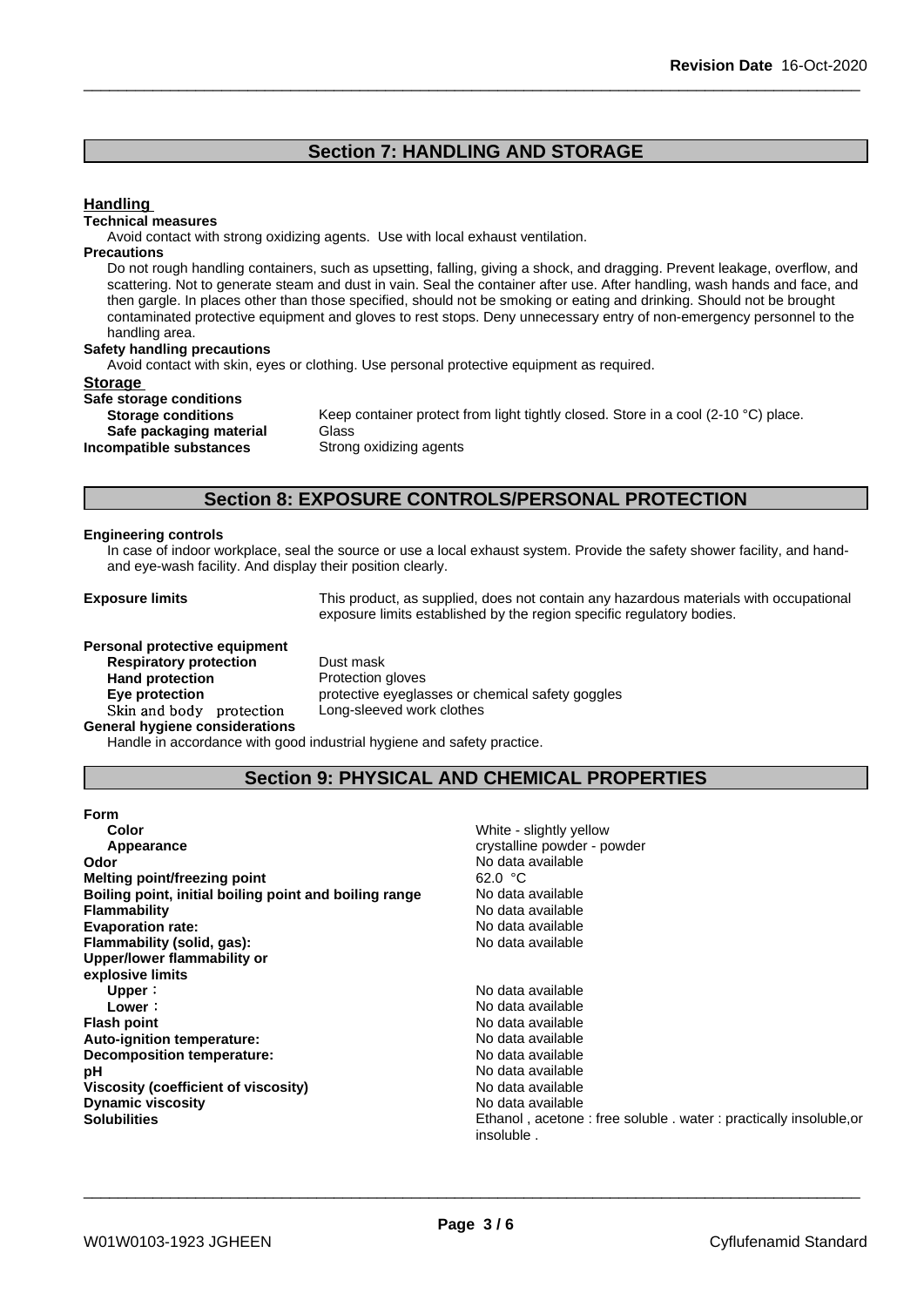**n-Octanol/water partition coefficient:(log Pow) No data available<br>
<b>Vapour pressure** No data available **Vapour pressure**<br> **Specific Gravity / Relative density**<br> **Specific Gravity / Relative density**<br> **No data available Specific Gravity / Relative density Vapour density Particle characteristics** 

No data available<br>No data available

## **Section 10: STABILITY AND REACTIVITY**

**Stability**

| <b>Reactivity</b>                           | No data available                                                           |
|---------------------------------------------|-----------------------------------------------------------------------------|
| <b>Chemical stability</b>                   | May be altered by light.                                                    |
| <b>Hazardous reactions</b>                  |                                                                             |
| None under normal processing                |                                                                             |
| <b>Conditions to avoid</b>                  |                                                                             |
| Extremes of temperature and direct sunlight |                                                                             |
| Incompatible materials                      |                                                                             |
| Strong oxidizing agents                     |                                                                             |
| <b>Hazardous decomposition products</b>     |                                                                             |
|                                             | Carbon monooxide (CO), Carbon dioxide (CO2), Nitrogen oxides (NOx), Halides |

## **Section 11: TOXICOLOGICAL INFORMATION**

| <b>Acute toxicity</b> |               |                    |                        |
|-----------------------|---------------|--------------------|------------------------|
| <b>Chemical Name</b>  | Oral LD50     | <b>Dermal LD50</b> | <b>Inhalation LC50</b> |
| Cvflufenamid          | Rat<br>5 a/ka | N/A                | N/A                    |

| No data available |  |
|-------------------|--|
| No data available |  |
| No data available |  |
| No data available |  |
| No data available |  |
| No data available |  |
| No data available |  |
| No data available |  |
| No data available |  |
|                   |  |

## **Section 12: ECOLOGICAL INFORMATION**

**Ecotoxicity**

| <b>Chemical Name</b> | Algae/aguatic plants | Fish | Crustacea           |
|----------------------|----------------------|------|---------------------|
| Cyflufenamid         | EbC50: Se:lenastrum  | N/A  | LC50:<br>Daphnis    |
|                      | $0.828$ ma/L 72 h    |      | 1.73 na/L<br>. 48 h |

**Other data** No data available

**Persistence and degradability** No information available<br>**Bioaccumulative potential** No information available **Bioaccumulative potential<br>Mobility in soil Mobility in soil** No information available **Hazard to the ozone layer** No information available

## **Section 13: DISPOSAL CONSIDERATIONS**

**Waste from residues**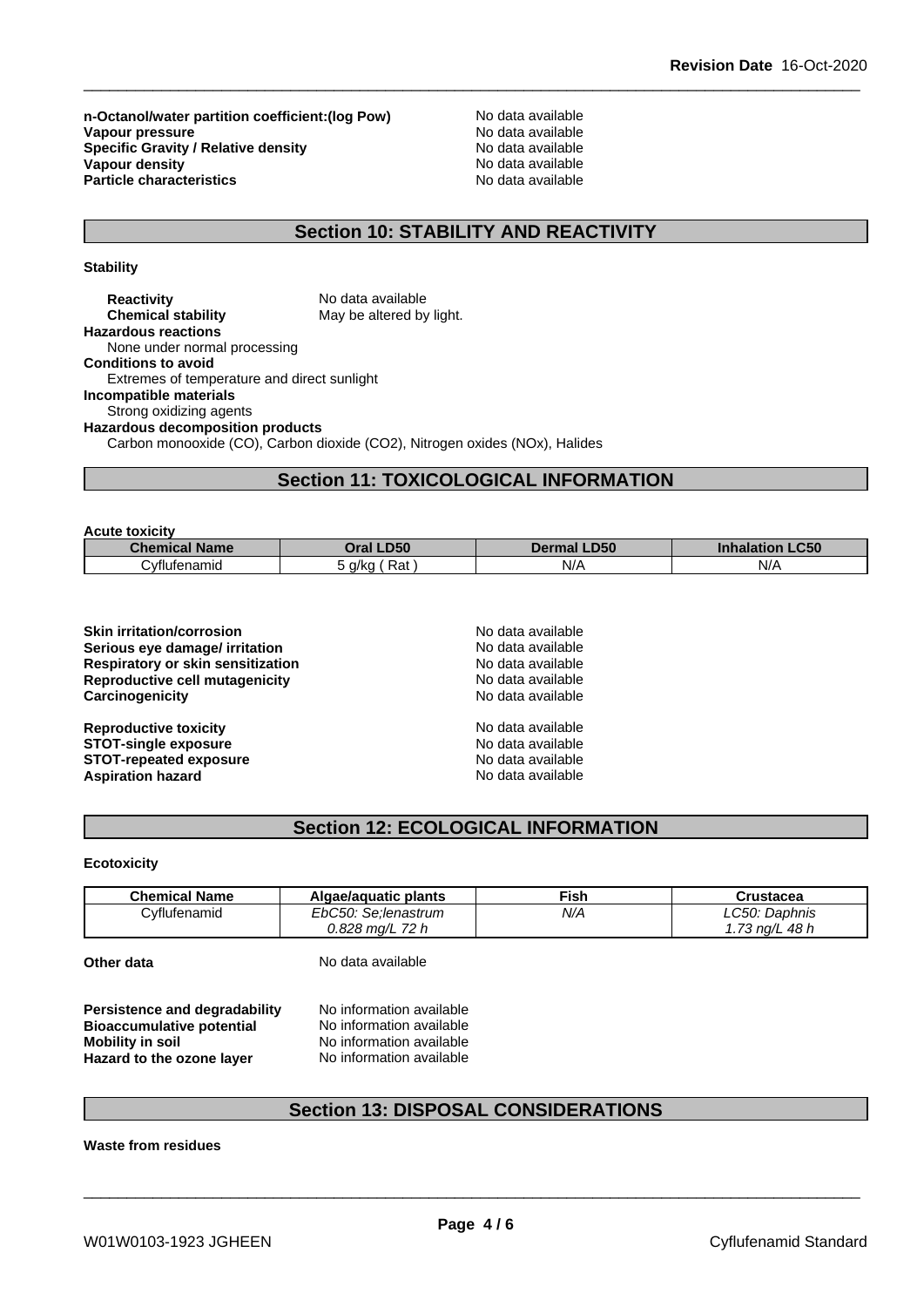Disposal should be in accordance with applicable regional, national and local laws and regulations. **Contaminated container and contaminated packaging**

Disposal should be in accordance with applicable regional, national and local laws and regulations.

## **Section 14: TRANSPORT INFORMATION**

| <b>ADR/RID</b><br>UN number<br>Proper shipping name:<br><b>UN classfication</b><br><b>Subsidiary hazard class</b><br>Packing group | <b>UN3077</b><br>Environmentally hazardous substance, solid, n.o.s. (Cyflufenamid)<br>9<br>Ш |
|------------------------------------------------------------------------------------------------------------------------------------|----------------------------------------------------------------------------------------------|
| <b>Marine pollutant</b>                                                                                                            | Yes                                                                                          |
| <b>IMDG</b>                                                                                                                        |                                                                                              |
| UN number                                                                                                                          | <b>UN3077</b>                                                                                |
| Proper shipping name:                                                                                                              | Environmentally hazardous substance, solid, n.o.s. (Cyflufenamid)                            |
| <b>UN classfication</b>                                                                                                            | 9                                                                                            |
| Subsidiary hazard class                                                                                                            |                                                                                              |
| <b>Packing group</b>                                                                                                               | Ш                                                                                            |
| <b>Marine pollutant (Sea)</b>                                                                                                      | Yes                                                                                          |
| <b>Transport in bulk according to</b> No information available<br>Annex II of MARPOL 73/78 and                                     |                                                                                              |
| the <b>IBC</b> Code                                                                                                                |                                                                                              |
| <b>IATA</b>                                                                                                                        |                                                                                              |
| <b>UN number</b>                                                                                                                   | UN3077                                                                                       |
| Proper shipping name:                                                                                                              | Environmentally hazardous substance, solid, n.o.s. (Cyflufenamid)                            |
| UN classfication                                                                                                                   | 9                                                                                            |
| <b>Subsidiary hazard class</b>                                                                                                     |                                                                                              |
| <b>Packing group</b>                                                                                                               | $\mathbf{III}$                                                                               |
| <b>Environmentally Hazardous</b>                                                                                                   | Yes                                                                                          |
| <b>Substance</b>                                                                                                                   |                                                                                              |

## **Section 15: REGULATORY INFORMATION**

| International Inventories<br><b>EINECS/ELINCS</b><br><b>TSCA</b> |                                                                                                                                                       |
|------------------------------------------------------------------|-------------------------------------------------------------------------------------------------------------------------------------------------------|
| Japanese regulations                                             |                                                                                                                                                       |
| <b>Fire Service Act</b>                                          | Not applicable                                                                                                                                        |
| <b>Poisonous and Deleterious</b>                                 | Not applicable                                                                                                                                        |
| <b>Substances Control Law</b>                                    |                                                                                                                                                       |
| Industrial Safety and Health Act Not applicable                  |                                                                                                                                                       |
| <b>Regulations for the carriage</b>                              | Noxious Substances (Ordinance Art.3, Ministry of Transportation Ordinance Regarding                                                                   |
| and storage of dangerous                                         | Transport by Ship and Storage, Attached Table 1)                                                                                                      |
| goods in ship                                                    |                                                                                                                                                       |
| <b>Civil Aeronautics Law</b>                                     | Misellaneous Dangerous Substances and Articles (Ordinance Art.194, MITL Nortification<br>for Air Transportation of Explosives etc., Attached Table 1) |
| <b>Pollutant Release and Transfer Not applicable</b>             |                                                                                                                                                       |
| <b>Register Law</b>                                              |                                                                                                                                                       |
| <b>Export Trade Control Order</b>                                | Not applicable                                                                                                                                        |
|                                                                  | <b>Section 16: OTHER INFORMATION</b>                                                                                                                  |
|                                                                  |                                                                                                                                                       |
| Key literature references and<br>sources for data etc.           | NITE: National Institute of Technology and Evaluation (JAPAN)<br>http://www.safe.nite.go.jp/japan/db.html                                             |
|                                                                  | <b>IATA dangerous Goods Regulations</b>                                                                                                               |
|                                                                  | RTECS: Registry of Toxic Effects of Chemical Substances                                                                                               |
|                                                                  | Japan Industrial Safety and Health Association GHS Model SDS                                                                                          |
|                                                                  | Dictionary of Synthetic Oraganic Chemistry, SSOCJ, Koudansha Scientific Co.Ltd.                                                                       |
|                                                                  |                                                                                                                                                       |

\_\_\_\_\_\_\_\_\_\_\_\_\_\_\_\_\_\_\_\_\_\_\_\_\_\_\_\_\_\_\_\_\_\_\_\_\_\_\_\_\_\_\_\_\_\_\_\_\_\_\_\_\_\_\_\_\_\_\_\_\_\_\_\_\_\_\_\_\_\_\_\_\_\_\_\_\_\_\_\_\_\_\_\_\_\_\_\_\_\_

Chemical Dictionary, Kyouritsu Publishing Co., Ltd.